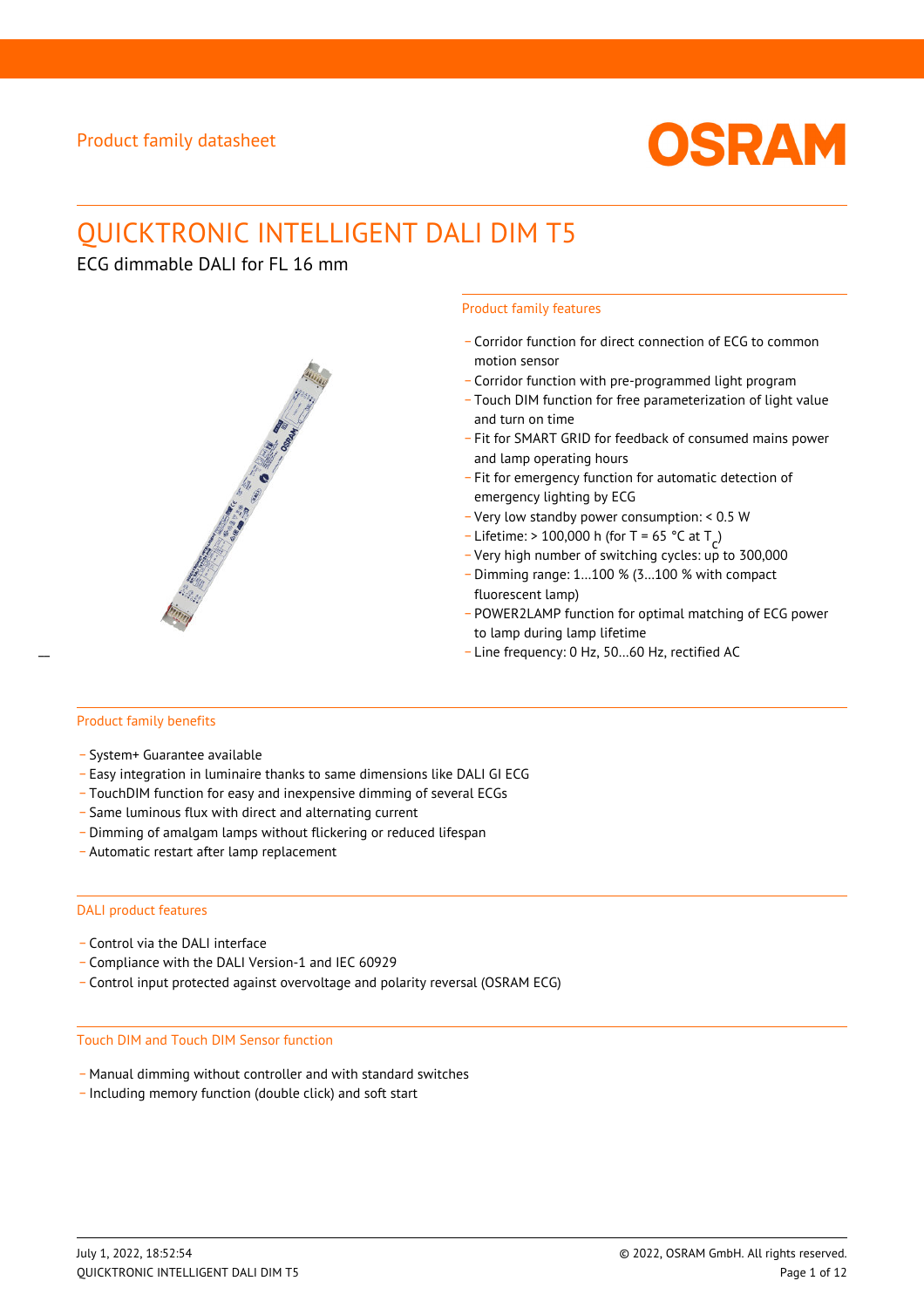#### Areas of application

- \_ Suitable for use in emergency lighting systems as per EN 50172/DIN VDE 0108-100
- \_ Installation in emergency lighting systems according to IEC 61347-2-3, appendix J
- Industry
- \_ Open-plan offices, corridors and storage rooms
- \_ Public buildings
- \_ Sports halls and factories
- .<br>- Strip lighting
- \_ Shop lighting

 $\overline{a}$ 

\_ Suitable for luminaires of protection class I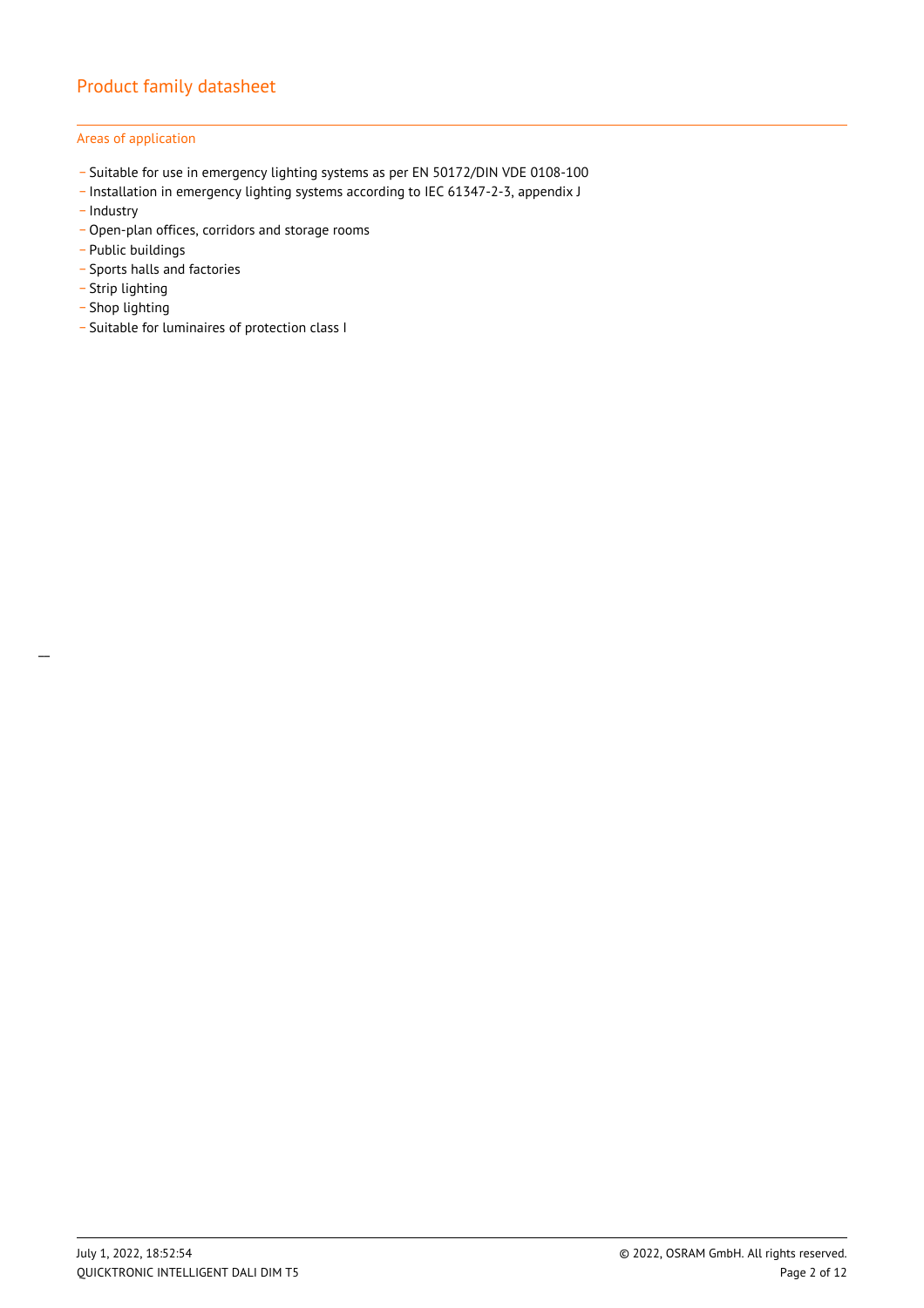#### Technical data

|                            | <b>Electrical data</b> |                           |                           |                     | Light<br>technica<br>l data | <b>Dimensions</b><br>& weight |
|----------------------------|------------------------|---------------------------|---------------------------|---------------------|-----------------------------|-------------------------------|
| <b>Product description</b> | Input voltage<br>AC    | <b>Nominal</b><br>voltage | <b>Mains</b><br>frequency | Input voltage<br>DC | <b>Starting</b><br>time     | Length                        |
| OTI DALI 1X14/24 DIM       | 198264 V               | 220240 V                  | 5060 Hz                   | 154276 V            | 0.6 s <sup>1</sup>          | 360.0 mm                      |
| OTI DALI 1X21/39 DIM       | 198264 V               | 220240 V                  | 5060 Hz                   | 154276 V            | 0.6 s <sup>1</sup>          | 360.0 mm                      |
| OTI DALI 1X28/54 DIM       | 198264 V               | 220240 V                  | 5060 Hz                   | 154276 V            | 0.6 s <sup>1</sup>          | 360.0 mm                      |
| OTi DALI 1X35/49/80 DIM    | 198264 V               | 220240 V                  | 5060 Hz                   | 154276 V            | 0.6 s <sup>1</sup>          | 360.0 mm                      |
| OTI DALI 2X14/24 DIM       | 198264 V               | 220240 V                  | 5060 Hz                   | 154276 V            | 0.6 s <sup>1</sup>          | 423.0 mm                      |
| OTI DALI 2X21/39 DIM       | 198264 V               | 220240 V                  | 5060 Hz                   | 154276 V            | 0.6 s <sup>1</sup>          | 423.0 mm                      |
| OTI DALI 2X28/54 DIM       | 198264 V               | 220240 V                  | 5060 Hz                   | 154276 V            | 0.6 s <sup>1</sup>          | 423.0 mm                      |
| OTI DALI 2X35/49 DIM       | 198264 V               | 220240 V                  | 5060 Hz                   | 154276 V            | 0.6 s <sup>1</sup>          | 423.0 mm                      |
| OTi DALI 2X35/49/80 DIM    | 198264 V               | 220240 V                  | 5060 Hz                   | 154276 V            | 0.6 s <sup>1</sup>          | 423.0 mm                      |
| OTI DALI 3X14/24 DIM       | 198264 V               | 220240 V                  | 5060 Hz                   | 154276 V            | 0.6 s <sup>1</sup>          | 360.0 mm                      |
| OTI DALI 4X14/24 DIM       | 198264 V               | 220240 V                  | 5060 Hz                   | 154276 V            | 0.6 s <sup>1</sup>          | 360.0 mm                      |
| OTI DALI 1X18 DIM          | 198264 V               | 220240 V                  | 5060 Hz                   | 154276 V            | 0.6 s <sup>1</sup>          | 360.0 mm                      |

| <b>Product description</b> | <b>Width</b> | <b>Height</b> | <b>Mounting</b><br>hole<br>spacing,<br>length | <b>Product</b><br>weight | Cable cross-<br>section, input<br>side             | Cable cross-<br>section, output<br>side            |
|----------------------------|--------------|---------------|-----------------------------------------------|--------------------------|----------------------------------------------------|----------------------------------------------------|
| OTi DALI 1X14/24 DIM       | 30.0 mm      | 21.0 mm       | 350.0 mm                                      | 278.00 g                 | 0.51.5/<br>$0.51.0$ mm <sup>2</sup> <sup>2</sup> ) | 0.51.5/<br>$0.51.0$ mm <sup>2</sup> <sup>2</sup> ) |
| OTi DALI 1X21/39 DIM       | 30.0 mm      | $21.0$ mm     | 350.0 mm                                      | 270.00 g                 | 0.51.5/<br>$0.51.0$ mm <sup>2</sup> <sup>2</sup> ) | 0.51.5/<br>$0.51.0$ mm <sup>2</sup> <sup>2</sup> ) |
| OTi DALI 1X28/54 DIM       | 30.0 mm      | 21.0 mm       | 350.0 mm                                      | 270.00 g                 | 0.51.5/<br>$0.51.0$ mm <sup>2</sup> <sup>2</sup>   | 0.51.5/<br>$0.51.0$ mm <sup>2</sup> <sup>2</sup>   |
| OTi DALI 1X35/49/80 DIM    | 30.0 mm      | 21.0 mm       | 350.0 mm                                      | 278.00 g                 | 0.51.5/<br>$0.51.0$ mm <sup>2</sup> <sup>2</sup> ) | 0.51.5/<br>$0.51.0$ mm <sup>2</sup> <sup>2</sup> ) |
| OTi DALI 2X14/24 DIM       | 30.0 mm      | 21.0 mm       | 415.0 mm                                      | 370.00 g                 | 0.51.5/<br>$0.51.0$ mm <sup>2</sup> <sup>2</sup> ) | 0.51.5/<br>$0.51.0$ mm <sup>2</sup> <sup>2</sup> ) |
| OTI DALI 2X21/39 DIM       | 30.0 mm      | 21.0 mm       | 415.0 mm                                      | 370.00 g                 | 0.51.5/<br>$0.51.0$ mm <sup>2</sup> <sup>2</sup> ) | 0.51.5/<br>$0.51.0$ mm <sup>2</sup> <sup>2</sup> ) |
| OTi DALI 2X28/54 DIM       | 30.0 mm      | 21.0 mm       | 415.0 mm                                      | 370.00 g                 | 0.51.5/<br>$0.51.0$ mm <sup>2</sup> <sup>2</sup> ) | 0.51.5/<br>$0.51.0$ mm <sup>2</sup> <sup>2</sup>   |
| OTi DALI 2X35/49 DIM       | 30.0 mm      | 21.0 mm       | 415.0 mm                                      | 370.00 g                 | 0.51.5/<br>$0.51.0$ mm <sup>2</sup> <sup>2</sup>   | 0.51.5/<br>$0.51.0$ mm <sup>2</sup> <sup>2</sup> ) |
| OTi DALI 2X35/49/80 DIM    | 30.0 mm      | 21.0 mm       | 415.0 mm                                      | 370.00 g                 | 0.51.5/<br>$0.51.0$ mm <sup>2</sup> <sup>2</sup> ) | 0.51.5/<br>$0.51.0$ mm <sup>2</sup> <sup>2</sup> ) |
| QTi DALI 3X14/24 DIM       | 40.0 mm      | 21.0 mm       | 350.0 mm                                      | 386.00 g                 | 0.51.5/<br>$0.51.0$ mm <sup>2</sup> <sup>2</sup> ) | 0.51.5/<br>$0.51.0$ mm <sup>2</sup> <sup>2</sup> ) |
| OTi DALI 4X14/24 DIM       | 40.0 mm      | 21.0 mm       | 350.0 mm                                      | 380.00 g                 | 0.51.5/<br>$0.51.0$ mm <sup>2</sup> <sup>2</sup> ) | 0.51.5/<br>$0.51.0$ mm <sup>2</sup> <sup>2</sup> ) |
| OTi DALI 1X18 DIM          | 30.0 mm      | 21.0 mm       | 350.0 mm                                      | 278.00 g                 | 0.51.5/<br>$0.51.0$ mm <sup>2</sup> <sup>2</sup> ) | 0.51.5/<br>$0.51.0$ mm <sup>2</sup> <sup>2</sup>   |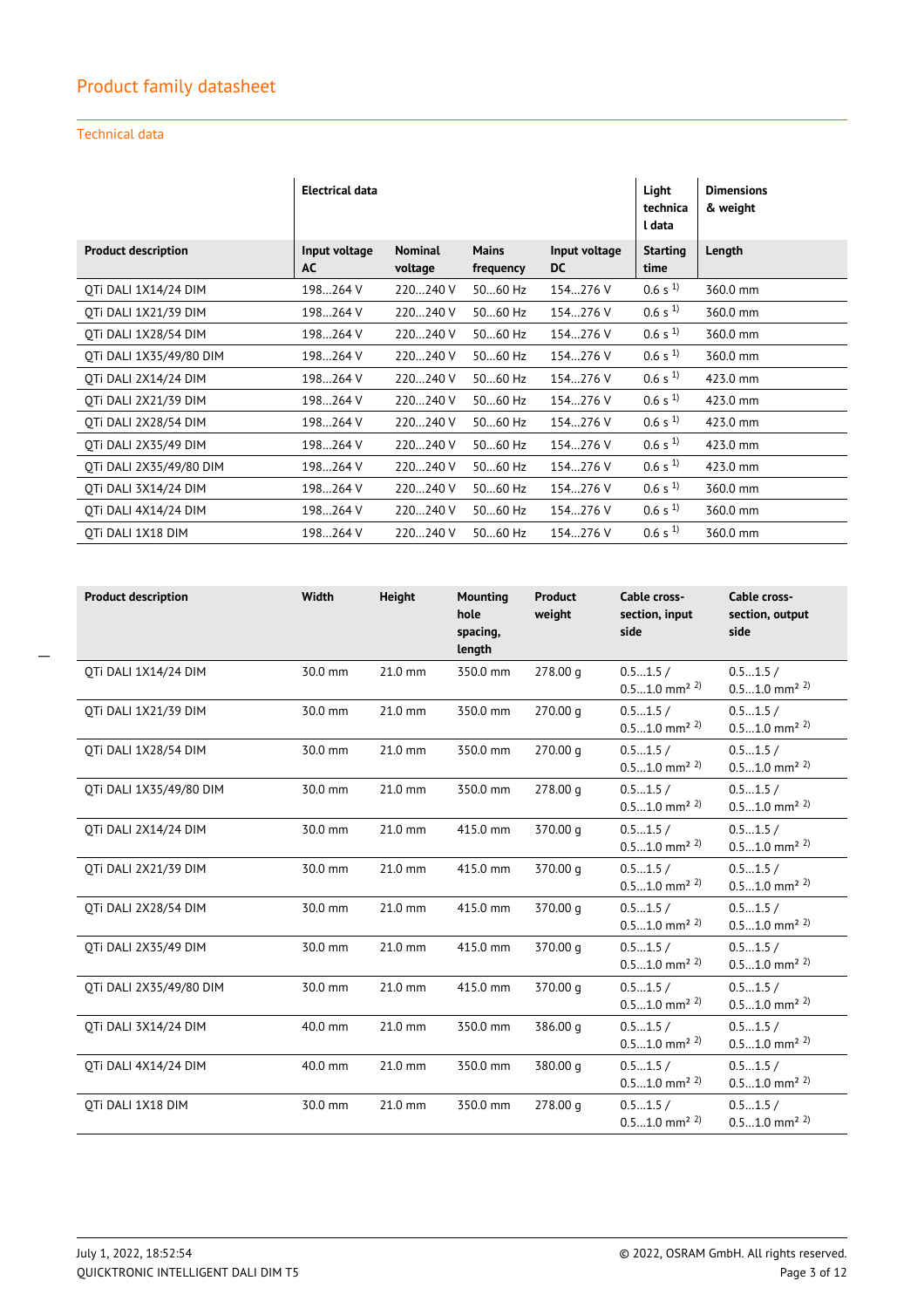$\overline{\phantom{0}}$ 

| Temperatures &<br>operating<br>conditions | Lifespan            | <b>Capabilities</b> |                                                  |                                           |
|-------------------------------------------|---------------------|---------------------|--------------------------------------------------|-------------------------------------------|
| Ambient<br>temperature range              | <b>ECG lifetime</b> | <b>Dimmable</b>     | <b>Suitable for fixtures</b><br>with prot. class | End of<br>lamp life<br>safety<br>shutdown |
| +10+50 $^{\circ}$ C                       | 100000 h $^{3}$ )   | Yes                 |                                                  | EOL T.2                                   |
| +10+50 $^{\circ}$ C                       | 100000 h $^{3}$ )   | Yes                 |                                                  | EOL T.2                                   |
| +10+50 $^{\circ}$ C                       | 100000 h $^{3}$ )   | Yes                 |                                                  | EOL T.2                                   |
| +10+50 $^{\circ}$ C                       | 100000 h $^{3}$ )   | Yes                 |                                                  | <b>EOL T.2</b>                            |
| +10+50 $°C$                               | 100000 h $^{3}$ )   | Yes                 |                                                  | EOL T.2                                   |
| +10+50 $°C$                               | 100000 h $^{3}$ )   | Yes                 |                                                  | <b>EOL T.2</b>                            |
| +10+50 $°C$                               | 100000 h $^{3}$ )   | Yes                 |                                                  | EOL T.2                                   |
| +10+50 $°C$                               | 100000 h $^{3}$ )   | Yes                 |                                                  | EOL T.2                                   |
| +10+50 $°C$                               | 100000 h $^{3}$ )   | Yes                 |                                                  | EOL T.2                                   |
| +10+50 $°C$                               | 100000 h $^{3}$ )   | Yes                 |                                                  | EOL T.2                                   |
| +10+50 $^{\circ}$ C                       | 100000 h $^{3}$ )   | Yes                 |                                                  | <b>EOL T.2</b>                            |
| $-20+50$ °C                               | 100000 h $^{3}$ )   | Yes                 |                                                  | <b>EOL T.2</b>                            |
|                                           |                     |                     |                                                  |                                           |

|                            | Certificates & standards                |                         | Logistical data       | <b>Environmental</b><br>information<br><b>Information</b><br>according Art. 33 of<br><b>EU Regulation (EC)</b><br>1907/2006 (REACh) |
|----------------------------|-----------------------------------------|-------------------------|-----------------------|-------------------------------------------------------------------------------------------------------------------------------------|
| <b>Product description</b> | Approval marks -<br>approval            | <b>Protection class</b> | <b>Commodity code</b> | <b>Date of Declaration</b>                                                                                                          |
| OTi DALI 1X14/24 DIM       | VDE / VDE-EMC / EL<br>/ EAC / RCM / CCC | $\perp$                 | 850410809000          | 14-04-2022                                                                                                                          |
| OTI DALI 1X21/39 DIM       | VDE / VDE-EMC / EL<br>/ EAC / RCM / CCC | $\perp$                 | 850410809000          | 14-04-2022                                                                                                                          |
| OTI DALI 1X28/54 DIM       | VDE / VDE-EMC / EL<br>/ EAC / RCM / CCC | - 1                     | 850410809000          | 14-04-2022                                                                                                                          |
| OTi DALI 1X35/49/80 DIM    | VDE / VDE-EMC / EL<br>/ EAC / RCM / CCC | $\Box$                  | 850410809000          | 14-04-2022                                                                                                                          |
| OTi DALI 2X14/24 DIM       | VDE / VDE-EMC / EL<br>/ EAC / RCM / CCC | $\mathbf{I}$            | 850410809000          | 14-04-2022                                                                                                                          |
| OTi DALI 2X21/39 DIM       | VDE / VDE-EMC / EL<br>/ EAC / RCM / CCC | $\blacksquare$          | 850410809000          | 14-04-2022                                                                                                                          |
| OTi DALI 2X28/54 DIM       | VDE / VDE-EMC / EL<br>/ EAC / RCM / CCC | $\mathbf{I}$            | 850410809000          | 14-04-2022                                                                                                                          |
| OTi DALI 2X35/49 DIM       | VDE / VDE-EMC / EL<br>/ EAC / RCM / CCC | $\blacksquare$          | 850410809000          | 06-05-2022                                                                                                                          |
| OTi DALI 2X35/49/80 DIM    | VDE / VDE-EMC / EL<br>/ EAC / RCM / CCC | $\blacksquare$          | 850410809000          | 14-04-2022                                                                                                                          |
| OTi DALI 3X14/24 DIM       | VDE / VDE-EMC / EL<br>/ EAC / RCM / CCC | $\mathbf{I}$            | 850410809000          | 14-04-2022                                                                                                                          |
| OTi DALI 4X14/24 DIM       | VDE / VDE-EMC / EL<br>/ EAC / RCM / CCC | $\mathbf{I}$            | 850410809000          | 14-04-2022                                                                                                                          |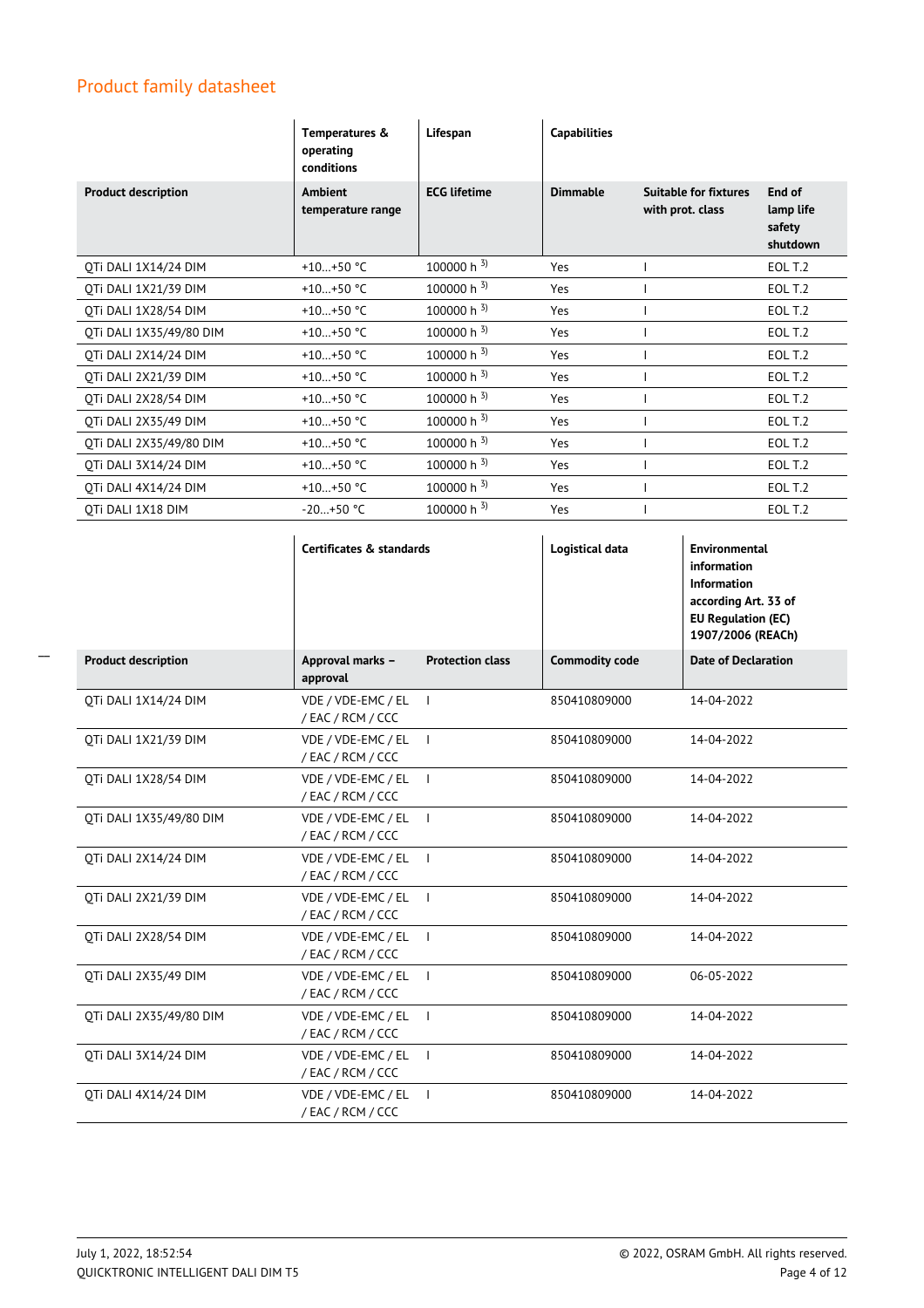|                            | Certificates & standards                              |                         | Logistical data       | Environmental<br>information<br><b>Information</b><br>according Art. 33 of<br><b>EU Regulation (EC)</b><br>1907/2006 (REACh) |
|----------------------------|-------------------------------------------------------|-------------------------|-----------------------|------------------------------------------------------------------------------------------------------------------------------|
| <b>Product description</b> | Approval marks -<br>approval                          | <b>Protection class</b> | <b>Commodity code</b> | <b>Date of Declaration</b>                                                                                                   |
| OTI DALI 1X18 DIM          | VDE / VDE-EMC /<br>ENEC 10 / EL /<br>GOST / RCM / CCC |                         | 850410809000          | 06-05-2022                                                                                                                   |

| <b>Product description</b> | <b>Primary Article</b><br><b>Identifier</b> | <b>Candidate List</b><br>Substance 1 | <b>CAS No. of substance</b><br>$\mathbf{1}$ | <b>Safe Use Instruction</b>                                                                                       |
|----------------------------|---------------------------------------------|--------------------------------------|---------------------------------------------|-------------------------------------------------------------------------------------------------------------------|
| QTi DALI 1X14/24 DIM       | 4050300870380                               | Lead                                 | 7439-92-1                                   | The identification of<br>the Candidate List<br>substance is<br>sufficient to allow<br>safe use of the<br>article. |
| QTi DALI 1X21/39 DIM       | 4050300870366                               | Lead                                 | 7439-92-1                                   | The identification of<br>the Candidate List<br>substance is<br>sufficient to allow<br>safe use of the<br>article. |
| QTi DALI 1X28/54 DIM       | 4050300870809                               | Lead                                 | 7439-92-1                                   | The identification of<br>the Candidate List<br>substance is<br>sufficient to allow<br>safe use of the<br>article. |
| QTi DALI 1X35/49/80 DIM    | 4050300870342                               | Lead                                 | 7439-92-1                                   | The identification of<br>the Candidate List<br>substance is<br>sufficient to allow<br>safe use of the<br>article. |
| QTi DALI 2X14/24 DIM       | 4050300870861                               | Lead                                 | 7439-92-1                                   | The identification of<br>the Candidate List<br>substance is<br>sufficient to allow<br>safe use of the<br>article. |
| QTi DALI 2X21/39 DIM       | 4050300870489                               | Lead                                 | 7439-92-1                                   | The identification of<br>the Candidate List<br>substance is<br>sufficient to allow<br>safe use of the<br>article. |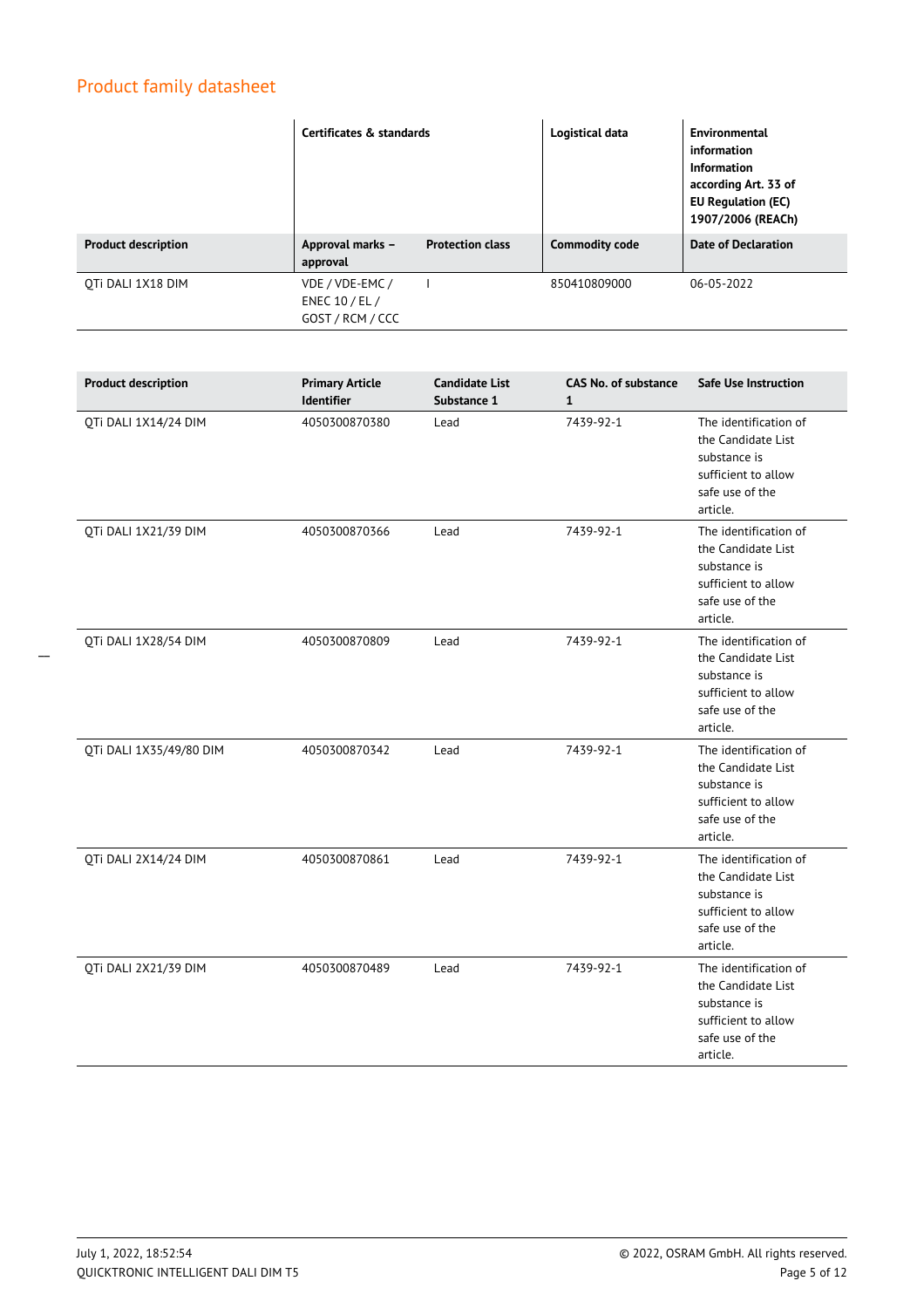| <b>Product description</b> | <b>Primary Article</b><br>Identifier | <b>Candidate List</b><br>Substance 1 | <b>CAS No. of substance</b><br>1 | <b>Safe Use Instruction</b>                                                                                       |
|----------------------------|--------------------------------------|--------------------------------------|----------------------------------|-------------------------------------------------------------------------------------------------------------------|
| QTi DALI 2X28/54 DIM       | 4050300870502                        | Lead                                 | 7439-92-1                        | The identification of<br>the Candidate List<br>substance is<br>sufficient to allow<br>safe use of the<br>article. |
| QTi DALI 2X35/49 DIM       | 4050300870465                        | Lead                                 | 7439-92-1                        | The identification of<br>the Candidate List<br>substance is<br>sufficient to allow<br>safe use of the<br>article. |
| QTi DALI 2X35/49/80 DIM    | 4050300870441                        | Lead                                 | 7439-92-1                        | The identification of<br>the Candidate List<br>substance is<br>sufficient to allow<br>safe use of the<br>article. |
| QTi DALI 3X14/24 DIM       | 4008321069955                        | Lead                                 | 7439-92-1                        | The identification of<br>the Candidate List<br>substance is<br>sufficient to allow<br>safe use of the<br>article. |
| QTi DALI 4X14/24 DIM       | 4008321070036                        | Lead                                 | 7439-92-1                        | The identification of<br>the Candidate List<br>substance is<br>sufficient to allow<br>safe use of the<br>article. |
| QTi DALI 1X18 DIM          | 4050300870403                        | Lead                                 | 7439-92-1                        | The identification of<br>the Candidate List<br>substance is<br>sufficient to allow<br>safe use of the<br>article. |

| <b>Product description</b> | <b>Declaration No. in</b><br><b>SCIP database</b> |
|----------------------------|---------------------------------------------------|
| OTi DALI 1X14/24 DIM       | 60e73f42-1e71-<br>$4b30-bc60-$<br>1a79326167b1    |
| OTi DALI 1X21/39 DIM       | 4f0f5a41-92de-4b32-<br>8185-800833250b63          |
| OTi DALI 1X28/54 DIM       | e3bb252d-4962-<br>4b8e-bccd-<br>cfc5cb474662      |
| QTi DALI 1X35/49/80 DIM    | 67613a92-c65d-<br>44d8-b3eb-<br>28157618da8f      |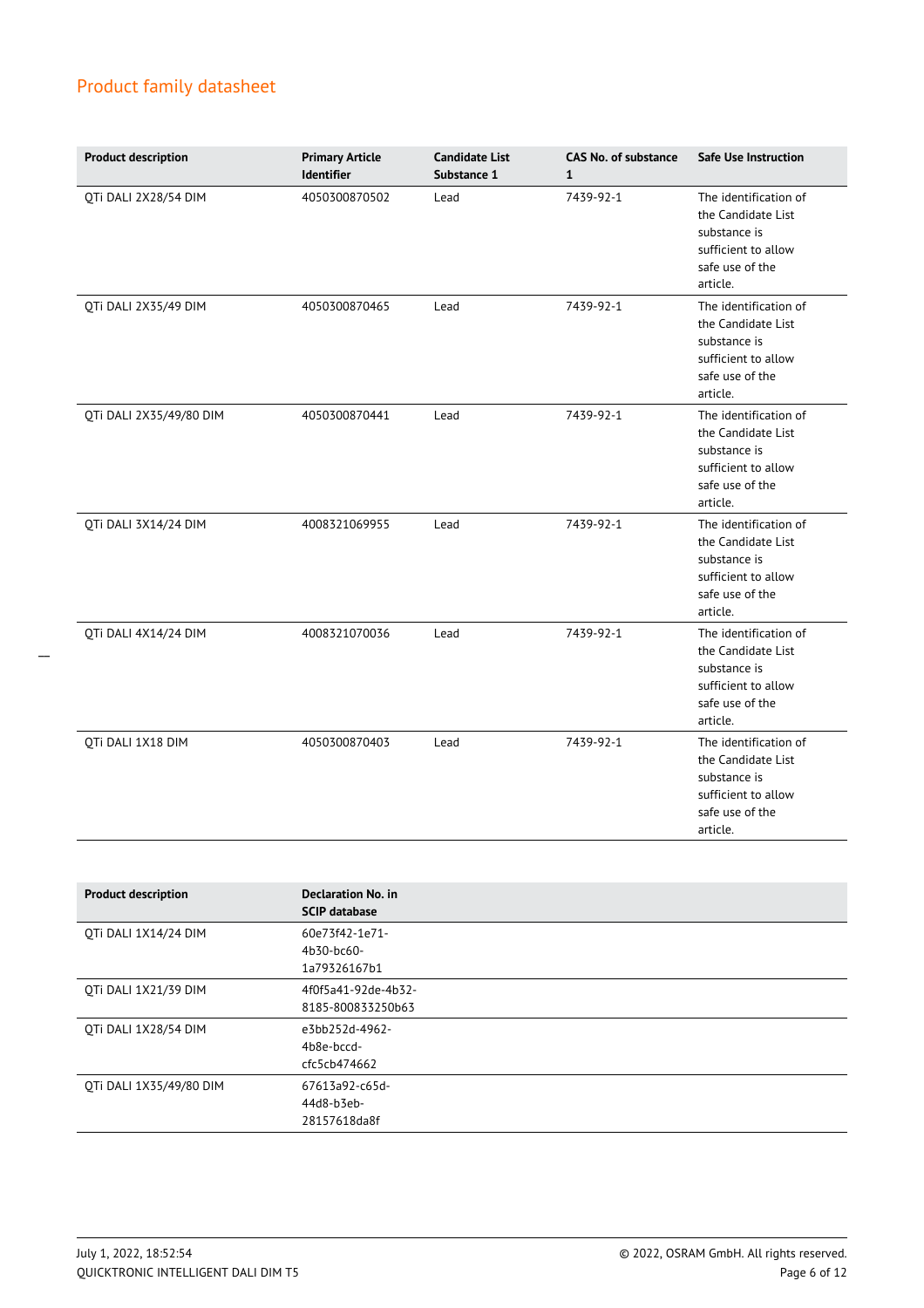| <b>Product description</b> | <b>Declaration No. in</b><br><b>SCIP database</b> |
|----------------------------|---------------------------------------------------|
| QTi DALI 2X14/24 DIM       | a0b4d2ab-f334-4a6e-<br>bae5-bdd942c76c5c          |
| OTi DALI 2X21/39 DIM       | 488646ea-466d-<br>4c10-bd31-<br>76bafc488ddd      |
| QTi DALI 2X28/54 DIM       | e9488f1b-fd97-41b2-<br>af78-a4da7528dd7f          |
| OTi DALI 2X35/49 DIM       | 93adcde2-9310-<br>46c8-8db7-<br>c1003077d487      |
| OTi DALI 2X35/49/80 DIM    | 81d9228f-dbd8-<br>487d-a82e-<br>13d45b6b59f6      |
| OTi DALI 3X14/24 DIM       | df5c4508-9816-<br>4550-89b7-<br>8bddc2176ebb      |
| OTi DALI 4X14/24 DIM       | 43983d7d-6ec2-<br>4912-a23b-<br>dee43d0146d9      |
| QTi DALI 1X18 DIM          | 4a383c3c-6faa-4856-<br>8308-a79d20fe63af          |

 $1)$  Optimized preheat start

2) Solid leads

 $^{3)}$  At T  $_{\text{case}}$  = 65°C at T point / 10% failure rate

 $\overline{\phantom{a}}$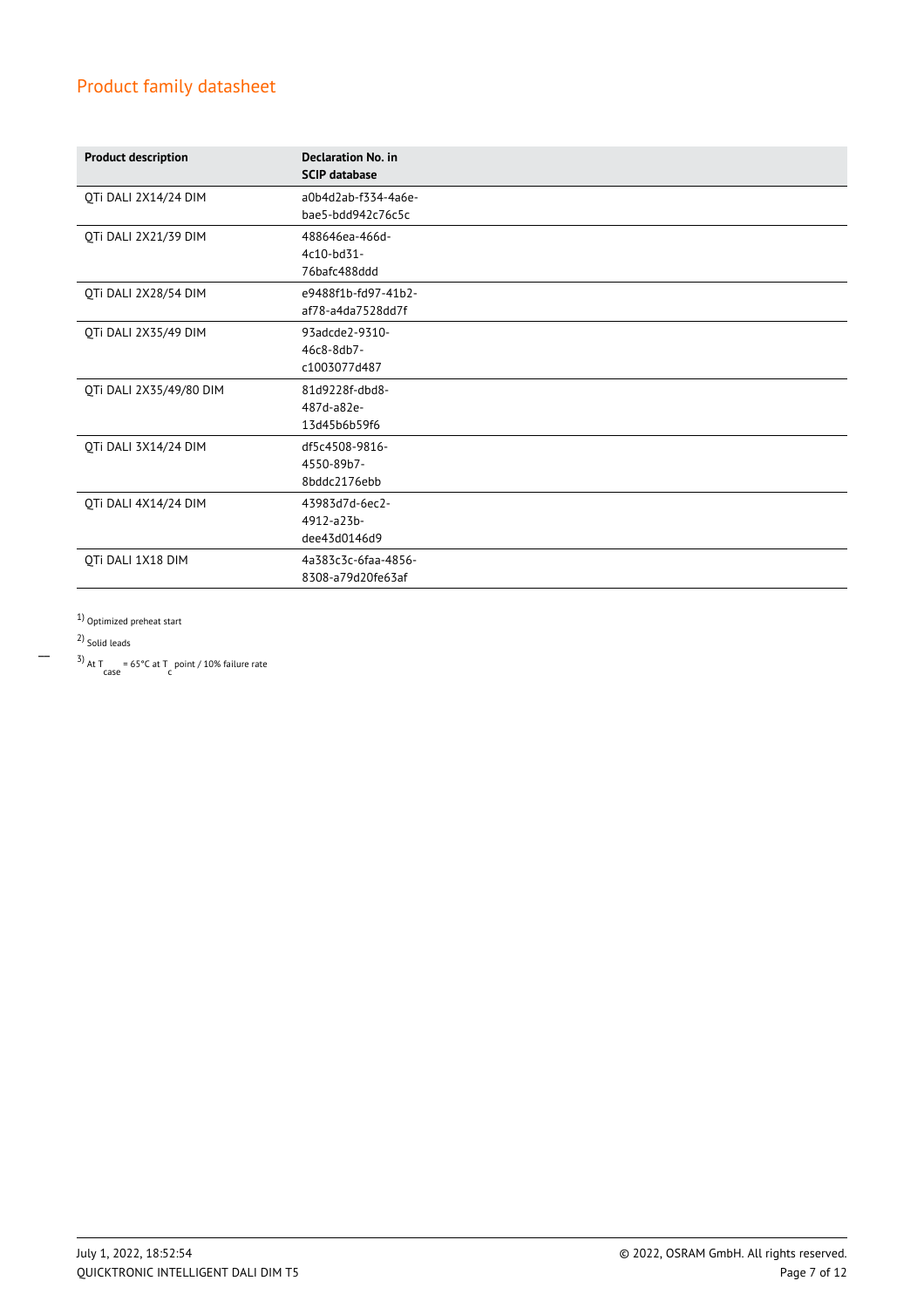#### Application advice

For more detailed application information and graphics please see product datasheet.

#### Additional product information

\_ In order to achieve good radio interference suppression:1. Keep the cable between ECG and lamp as short as possible.2. The single lamp wires must be routed as close as possible to each other, whereas the lines of the different lamp ends must be routed separately.

#### Sales and Technical Support

Sales and Technical Support www.osram.com

#### Country specific information

| <b>Product description</b>     | <b>Product code</b> | <b>METEL code</b> | SEG-No.                  | <b>STK-Number</b> | UK Org                   |
|--------------------------------|---------------------|-------------------|--------------------------|-------------------|--------------------------|
| QTi DALI 1X14/24<br><b>DIM</b> | 4050300870380       | OSRQTIDALI1X1424  |                          |                   |                          |
| QTi DALI 1X14/24<br><b>DIM</b> | 4050300870380       | OSRQTIDALI1X1424  | ÷,                       |                   |                          |
| QTi DALI 1X21/39<br><b>DIM</b> | 4050300870366       | OSROTIDALI1X2139  |                          | 4030188           |                          |
| QTi DALI 1X21/39<br><b>DIM</b> | 4050300870366       | OSRQTIDALI1X2139  | $\blacksquare$           | 4030188           |                          |
| QTi DALI 1X28/54<br><b>DIM</b> | 4050300870809       | OSRQTIDALI1X2854  | ÷,                       | 4030116           |                          |
| QTi DALI 1X28/54<br><b>DIM</b> | 4050300870809       | OSROTIDALI1X2854  | $\blacksquare$           | 4030116           |                          |
| OTi DALI<br>1X35/49/80 DIM     | 4050300870342       | OSRQTIDALI1X3580  | $\blacksquare$           |                   |                          |
| QTi DALI<br>1X35/49/80 DIM     | 4050300870342       | OSRQTIDALI1X3580  | $\overline{\phantom{a}}$ |                   |                          |
| QTi DALI 2X14/24<br><b>DIM</b> | 4050300870861       | OSRQTIDALI2X1424  | $\Box$                   |                   | $\overline{\phantom{a}}$ |
| QTi DALI 2X14/24<br><b>DIM</b> | 4050300870861       | OSRQTIDALI2X1424  | ÷,                       |                   |                          |
| QTi DALI 2X21/39<br><b>DIM</b> | 4050300870489       | OSRQTIDALI2X2139  |                          |                   |                          |
| QTi DALI 2X21/39<br><b>DIM</b> | 4050300870489       | OSRQTIDALI2X2139  |                          |                   |                          |
| QTi DALI 2X28/54<br><b>DIM</b> | 4050300870502       | OSRQTIDALI2X2854  | ÷,                       |                   |                          |
| QTi DALI 2X28/54<br><b>DIM</b> | 4050300870502       | OSRQTIDALI2X2854  |                          |                   |                          |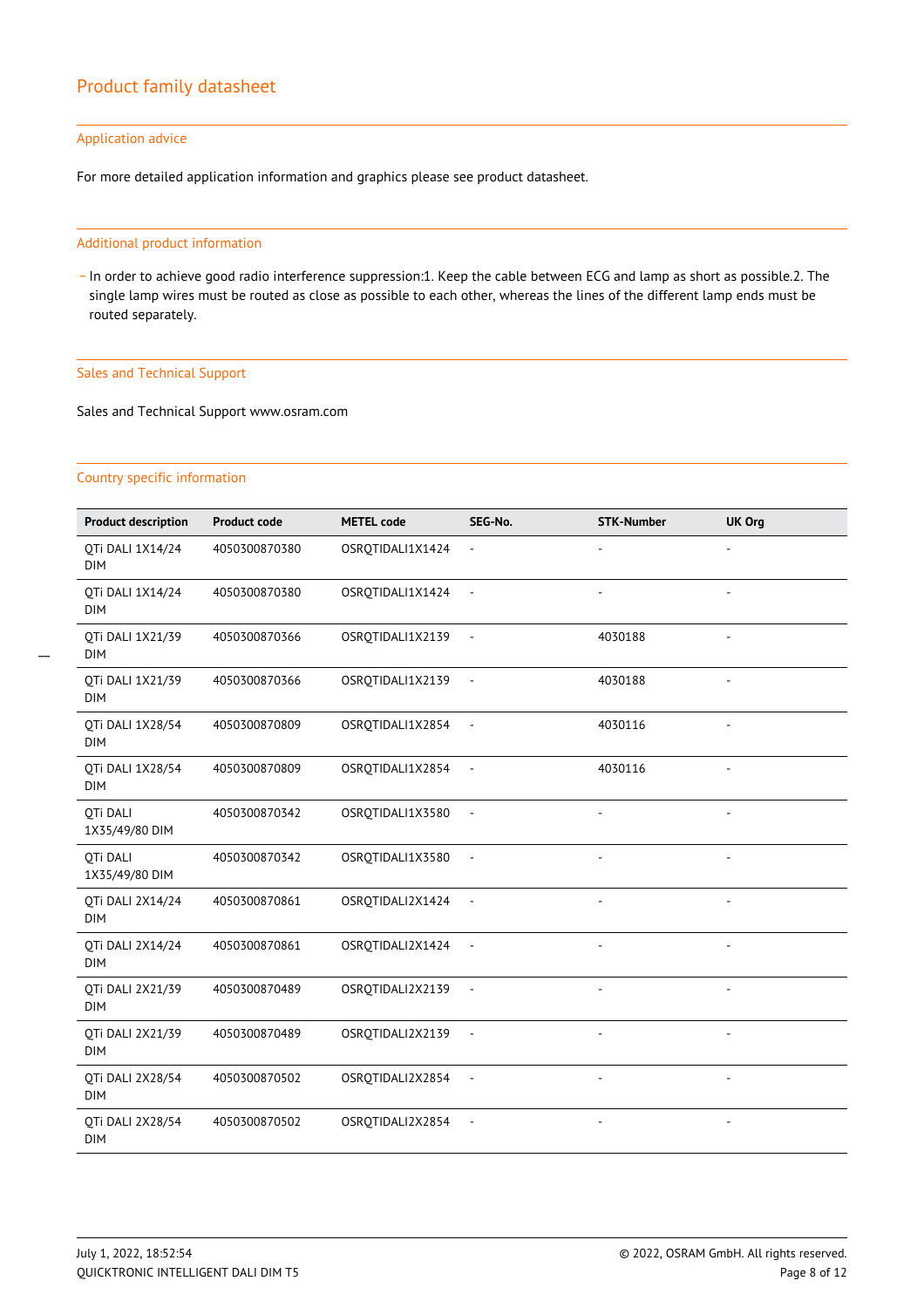| QTi DALI 2X35/49<br><b>DIM</b>    | 4050300870465 | OSROTIDALI2X3549 | $\overline{\phantom{a}}$ |                          |  |
|-----------------------------------|---------------|------------------|--------------------------|--------------------------|--|
| QTi DALI 2X35/49<br><b>DIM</b>    | 4050300870465 | OSROTIDALI2X3549 | $\overline{\phantom{a}}$ |                          |  |
| <b>QTi DALI</b><br>2X35/49/80 DIM | 4050300870441 | OSROTIDALI2X3580 | $\overline{\phantom{a}}$ |                          |  |
| <b>QTi DALI</b><br>2X35/49/80 DIM | 4050300870441 | OSROTIDALI2X3580 | $\overline{\phantom{a}}$ | $\overline{\phantom{a}}$ |  |
| OTi DALI 3X14/24<br><b>DIM</b>    | 4008321069955 | OSROTIDALI3X1424 | $\overline{\phantom{a}}$ |                          |  |
| OTi DALI 3X14/24<br><b>DIM</b>    | 4008321069955 | OSROTIDALI3X1424 | $\overline{\phantom{a}}$ | $\overline{\phantom{a}}$ |  |
| QTi DALI 4X14/24<br><b>DIM</b>    | 4008321070036 | OSROTIDALI4X1424 | $\overline{\phantom{a}}$ |                          |  |
| OTi DALI 4X14/24<br><b>DIM</b>    | 4008321070036 | OSROTIDALI4X1424 | $\overline{\phantom{a}}$ | $\overline{\phantom{a}}$ |  |
| OTI DALI 1X18 DIM                 | 4050300870403 | OSROTIDALI1X18   | $\overline{a}$           |                          |  |
| OTI DALI 1X18 DIM                 | 4050300870403 | OSROTIDALI1X18   | $\overline{a}$           |                          |  |

#### Download Data

 $\overline{a}$ 

|   | <b>File</b>                                                                                  |
|---|----------------------------------------------------------------------------------------------|
|   | User instruction<br>QUICKTRONIC QTi T5 DALI DIM                                              |
| 乁 | Addon Technical Information<br>502689_Frequent switching Quicktronic                         |
|   | Addon Technical Information<br>502785_ECG lifetime - QUICKTRONIC (DALI) DIM                  |
| 丁 | <b>Product Datasheet</b><br>321525_ATI QTi DALI 1x14-24 DIM (G+GB)                           |
| 大 | Certificates<br>335097_INOTEC                                                                |
|   | Certificates<br>OTI DALI VDE 40021252 210920                                                 |
|   | Certificates<br>335135_Manufacturer's declaration – Burning-in of fluorescent lamps          |
|   | Certificates<br>335153 Manufacturer's declaration – Low stand-by                             |
|   | Certificates<br>335154_Manufacturer's declaration – EN 55015:2006+A1:2007 (300 MHz)          |
|   | Certificates<br>335169_Manufacturer's declaration – LampECG combinations: Frequent switching |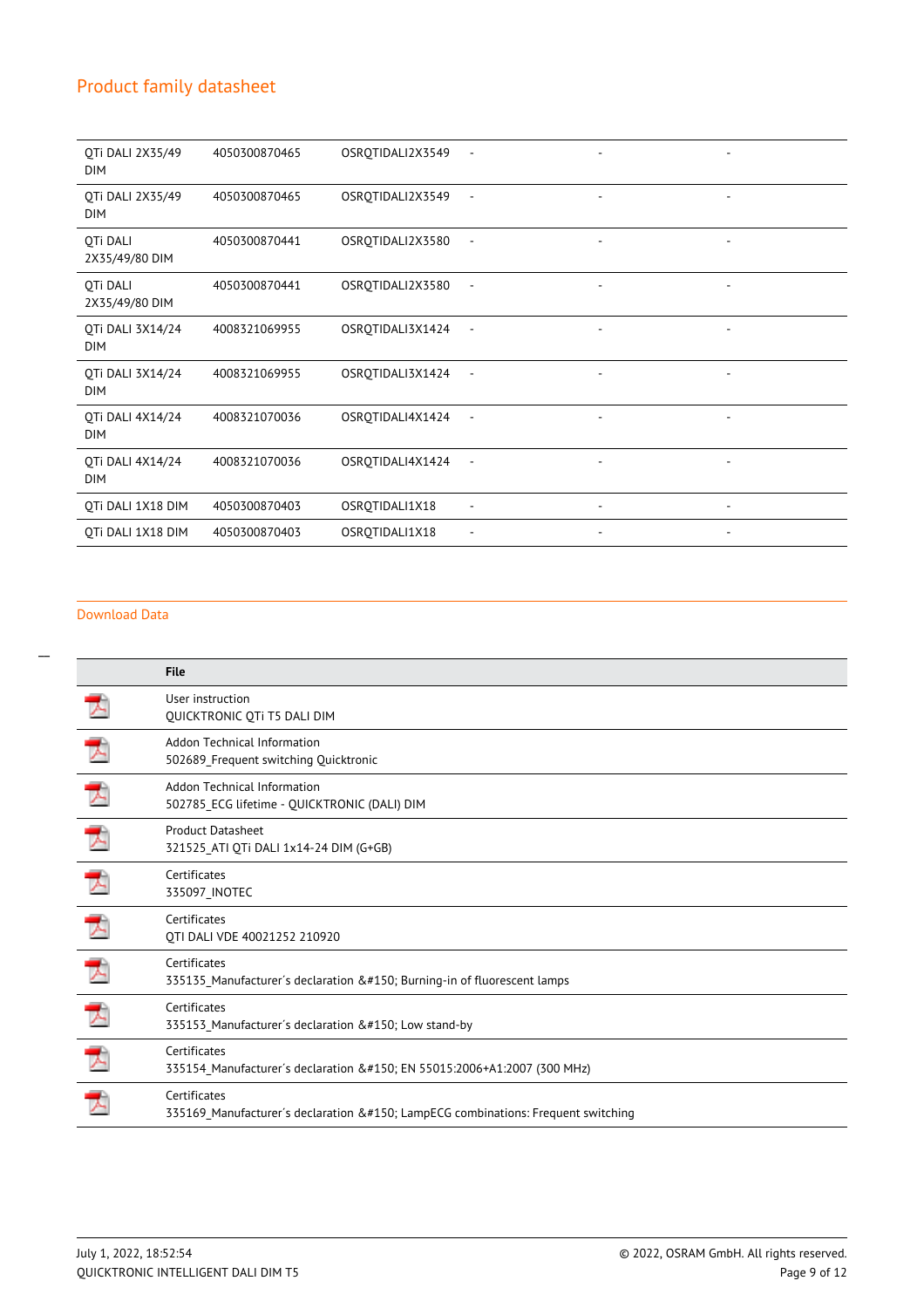|                      | Certificates<br>592319_EAC certificate for Quicktronics QT        |
|----------------------|-------------------------------------------------------------------|
| ᄎ                    | Certificates<br>504208_VDE-EMC-CERTIFICATE QTI DALI DIM           |
| プ                    | Declarations of conformity<br>QUICKTRONIC DIM CE 3364258 190821   |
| プ                    | Operating instructions<br>592411_EAC QTi T5 DALI DIM              |
|                      | CAD data 3-dim<br>313432_360x30x21 1881281                        |
| Ę                    | CAD data 3-dim<br>313433_360x30x21 1881281                        |
|                      | CAD data 3-dim<br>313453_360x30x21 1881281                        |
| プ                    | CAD data PDF<br>313406_360x30x21 1881281                          |
| 入                    | Product Datasheet<br>321465_ATI QTi DALI 1x2139 DIM (G+GB)        |
| プ                    | Product Datasheet<br>321474_ATI QTi DALI 1x2854 DIM (G+GB)        |
| 人                    | Product Datasheet<br>321475_ATI QTi DALI 1x354980 DIM (G+GB)      |
| 兦                    | Product Datasheet<br>321476_ATI QTi DALI 2x1424 DIM (G+GB)        |
|                      | CAD data 3-dim<br>313428_423x30x21 1881282                        |
|                      | CAD data 3-dim<br>313430_423x30x21 1881282                        |
|                      | CAD data 3-dim<br>313444_423x30x21 1881282                        |
| ᄎ                    | CAD data PDF<br>313416 423x30x21 1881282                          |
|                      | Product Datasheet<br>321477_ATI QTi DALI 2x2139 DIM (G+GB)        |
| 玉                    | <b>Product Datasheet</b><br>321478_ATI QTi DALI 2x2854 DIM (G+GB) |
|                      | CAD data 3-dim<br>313451_360x40x21 9900042                        |
|                      | CAD data 3-dim<br>313478_360x40x21 9900042                        |
| Ą                    | CAD data 3-dim<br>314276_360x40x21 9900042                        |
| $\overline{\lambda}$ | CAD data PDF<br>313387_360x40x21 9900042                          |
|                      | Product Datasheet<br>321482_ATI QTi DALI 4x1424 DIM (G+GB)        |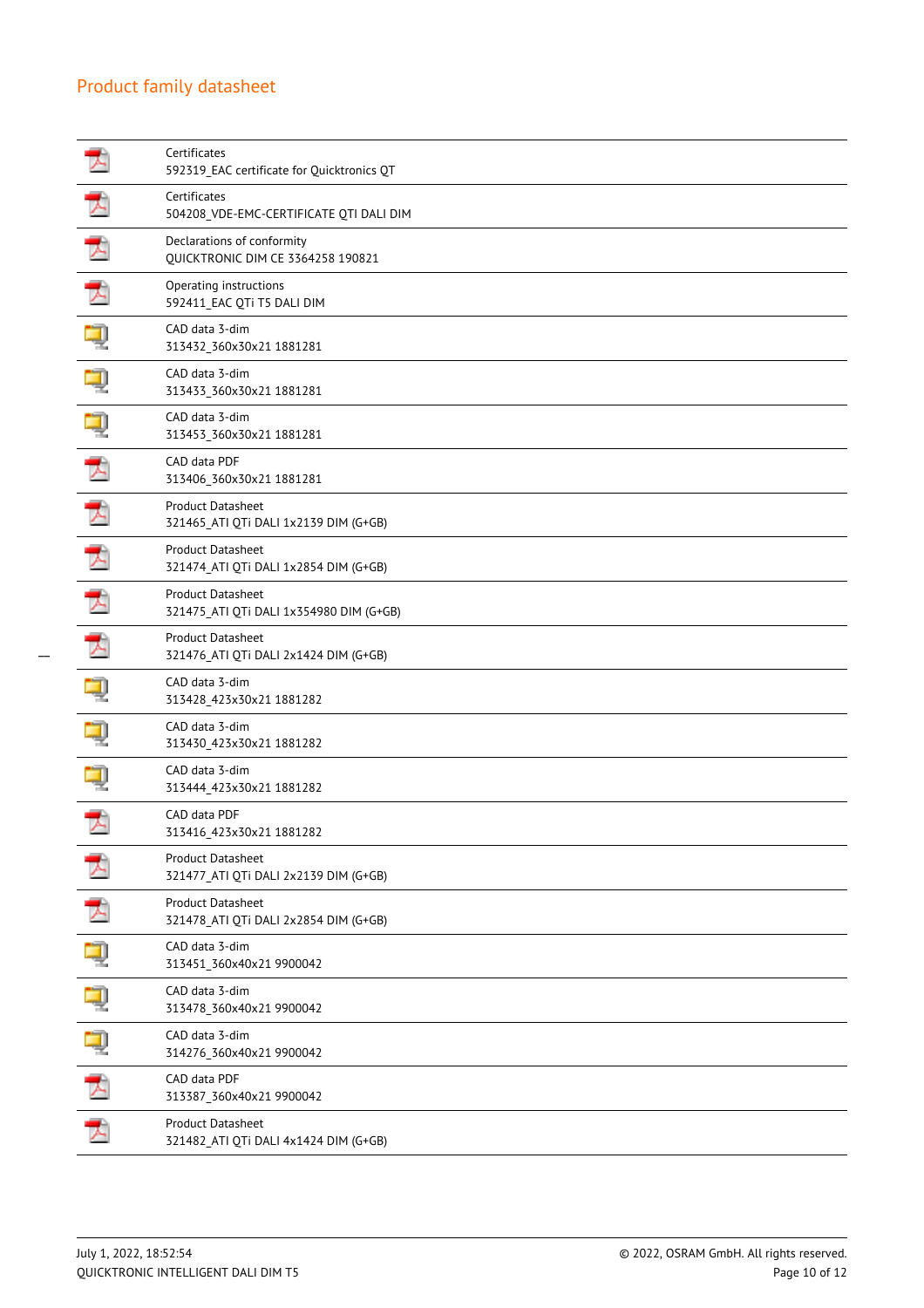| <b>Product Datasheet</b><br>321483 ATI OTI DALI 1x18 DIM (G+GB)  |
|------------------------------------------------------------------|
| Certificates<br>Manufacturer's declaration Additional hints (EN) |
| Operating instructions<br>592413 EAC OTI T8 DALI DIM             |

#### Ecodesign regulation information:

Separate control gear and light sources must be disposed of at certified disposal companies in accordance with Directive 2012/19/EU (WEEE) in the EU and with Waste Electrical and Electronic Equipment (WEEE) Regulations 2013 in the UK. For this purpose, collection points for recycling centres and take-back systems (CRSO) are available from retailers or private disposal companies, which accept separate control gear and light sources free of charge. In this way, raw materials are conserved and materials are recycled.

#### Logistical Data

 $\overline{a}$ 

| <b>Product code</b> | <b>Product description</b>        | Packaging unit (Pieces/Unit) | Dimensions (length x width x<br>height) | Volume                 | <b>Gross weight</b> |
|---------------------|-----------------------------------|------------------------------|-----------------------------------------|------------------------|---------------------|
| 4050300870380       | OTi DALI 1X14/24 DIM              | Shipping carton box<br>20    | 392 mm x 165 mm x 98 mm                 | $6.34$ dm <sup>3</sup> | 5680.00 g           |
| 4050300870366       | OTi DALI 1X21/39 DIM              | Shipping carton box<br>20    | 392 mm x 98 mm x 165 mm                 | $6.34$ dm <sup>3</sup> | 6319.99 g           |
| 4050300870809       | OTI DALI 1X28/54 DIM              | Shipping carton box<br>20    | 392 mm x 98 mm x 165 mm                 | 6.34 $\rm{dm^{3}}$     | 5579.99 g           |
| 4050300870342       | OTi DALI 1X35/49/80<br><b>DIM</b> | Shipping carton box<br>20    | 392 mm x 98 mm x 165 mm                 | 6.34 $\rm{dm^{3}}$     | 5779.99 g           |
| 4050300870861       | OTi DALI 2X14/24 DIM              | Shipping carton box<br>20    | 455 mm x 98 mm x 163 mm                 | $7.27$ dm <sup>3</sup> | 7640.00 g           |
| 4050300870489       | OTi DALI 2X21/39 DIM              | Shipping carton box<br>20    | 455 mm x 98 mm x 163 mm                 | $7.27 \text{ dm}^3$    | 7640.00 g           |
| 4050300870502       | OTi DALI 2X28/54 DIM              | Shipping carton box<br>20    | 455 mm x 98 mm x 163 mm                 | 7.27 $dm^3$            | 7640.00 g           |
| 4050300870465       | OTi DALI 2X35/49 DIM              | Shipping carton box<br>20    | 435 mm x 96 mm x 170 mm                 | $7.10 \text{ dm}^3$    | 7642.00 g           |
| 4050300870441       | OTi DALI 2X35/49/80<br><b>DIM</b> | Shipping carton box<br>20    | 435 mm x 96 mm x 170 mm                 | $7.10 \text{ dm}^3$    | 7642.00 g           |
| 4008321069955       | OTi DALI 3X14/24 DIM              | Shipping carton box<br>20    | 380 mm x 96 mm x 206 mm                 | $7.51$ dm <sup>3</sup> | 8672.50 g           |
| 4008321070036       | OTi DALI 4X14/24 DIM              | Shipping carton box<br>20    | 380 mm x 96 mm x 206 mm                 | $7.51$ dm <sup>3</sup> | 7872.50 g           |
| 4050300870403       | OTI DALI 1X18 DIM                 | Shipping carton box<br>20    | 392 mm x 98 mm x 165 mm                 | $6.34$ dm <sup>3</sup> | 6319.99 g           |